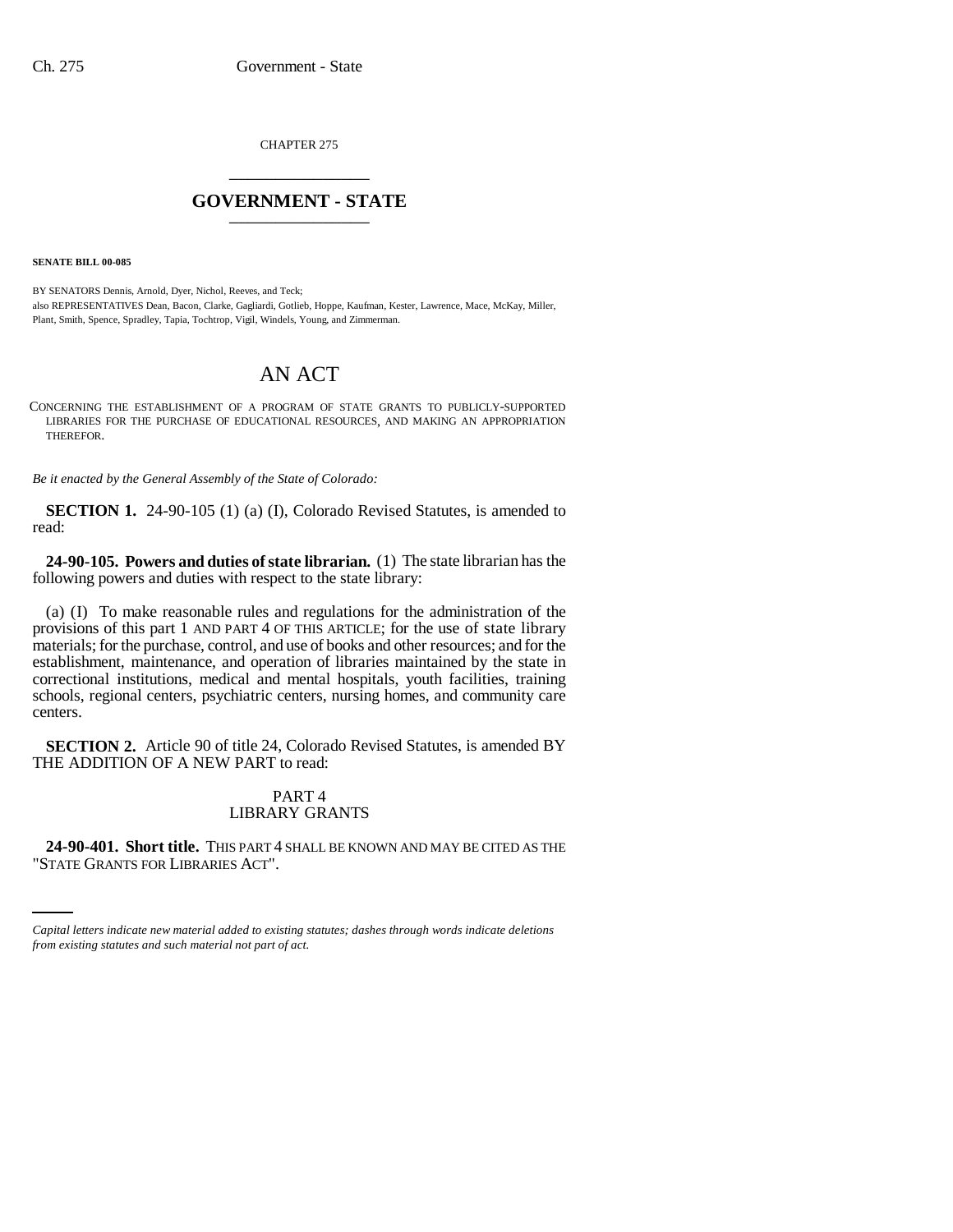**24-90-402. Legislative declaration.** THE GENERAL ASSEMBLY HEREBY FINDS AND DECLARES THAT THE PURPOSE OF THIS PART 4 IS TO PROMOTE MEANS WHEREBY THE STATE WILL MAKE GRANT MONEYS AVAILABLE TO PUBLICLY-SUPPORTED LIBRARIES, INCLUDING PUBLIC LIBRARIES, SCHOOL LIBRARIES, AND ACADEMIC LIBRARIES, TO ENABLE THESE INSTITUTIONS TO OBTAIN EDUCATIONAL RESOURCES THEY WOULD OTHERWISE BE UNABLE TO AFFORD, TO THE END THAT THE STATE WILL RECEIVE THE CORRESPONDING BENEFITS OF A BETTER EDUCATED AND INFORMED POPULATION.

**24-90-403. Definitions.** AS USED IN THIS PART 4, UNLESS THE CONTEXT OTHERWISE REQUIRES:

(1) "ACADEMIC LIBRARY" HAS THE SAME MEANING AS SET FORTH IN SECTION 24-90-103 (1).

(2) "COUNTY LIBRARY" HAS THE SAME MEANING AS SET FORTH IN SECTION 24-90-103 (2).

(3) "EDUCATIONAL RESOURCES" MEANS ANY ONE OR ALL OF THE FOLLOWING: BOOKS, PERIODICALS, OR ANY OTHER FORM OF PRINT MEDIA; AUDIOVISUAL MATERIALS; AND ELECTRONIC INFORMATION RESOURCES.

(4) "ELECTRONIC INFORMATION RESOURCES" MEANS MATERIAL OF AN EDUCATIONAL OR INFORMATIONAL NATURE THAT MAY ONLY BE ACCESSED BY COMPUTER OR ELECTRONIC TERMINAL.

(5) "ELIGIBLE PARTICIPANT" MEANS A PUBLICLY-SUPPORTED LIBRARY THAT OTHERWISE SATISFIES THE REQUIREMENTS FOR GRANT ELIGIBILITY PURSUANT TO THIS PART 4.

(6) "FUND" MEANS THE STATE GRANTS TO PUBLICLY-SUPPORTED LIBRARIES FUND CREATED PURSUANT TO THIS PART 4.

(7) "JOINT LIBRARY" HAS THE SAME MEANING AS SET FORTH IN SECTION 24-90-103  $(4).$ 

(8) "LIBRARY DISTRICT" HAS THE SAME MEANING AS SET FORTH IN SECTION 24-90-103 (6).

(9) "MINOR" MEANS ANY PERSON UNDER THE AGE OF EIGHTEEN.

(10) "MUNICIPAL LIBRARY" HAS THE SAME MEANING AS SET FORTH IN SECTION 24-90-103 (11).

(11) "PUBLIC ACCESS COMPUTER" MEANS A COMPUTER THAT IS:

(a) LOCATED IN A SCHOOL LIBRARY OR A PUBLIC LIBRARY; AND

(b) CONNECTED TO ANY COMPUTER COMMUNICATION SYSTEM.

(12) "PUBLIC LIBRARY" HAS THE SAME MEANING AS SET FORTH IN SECTION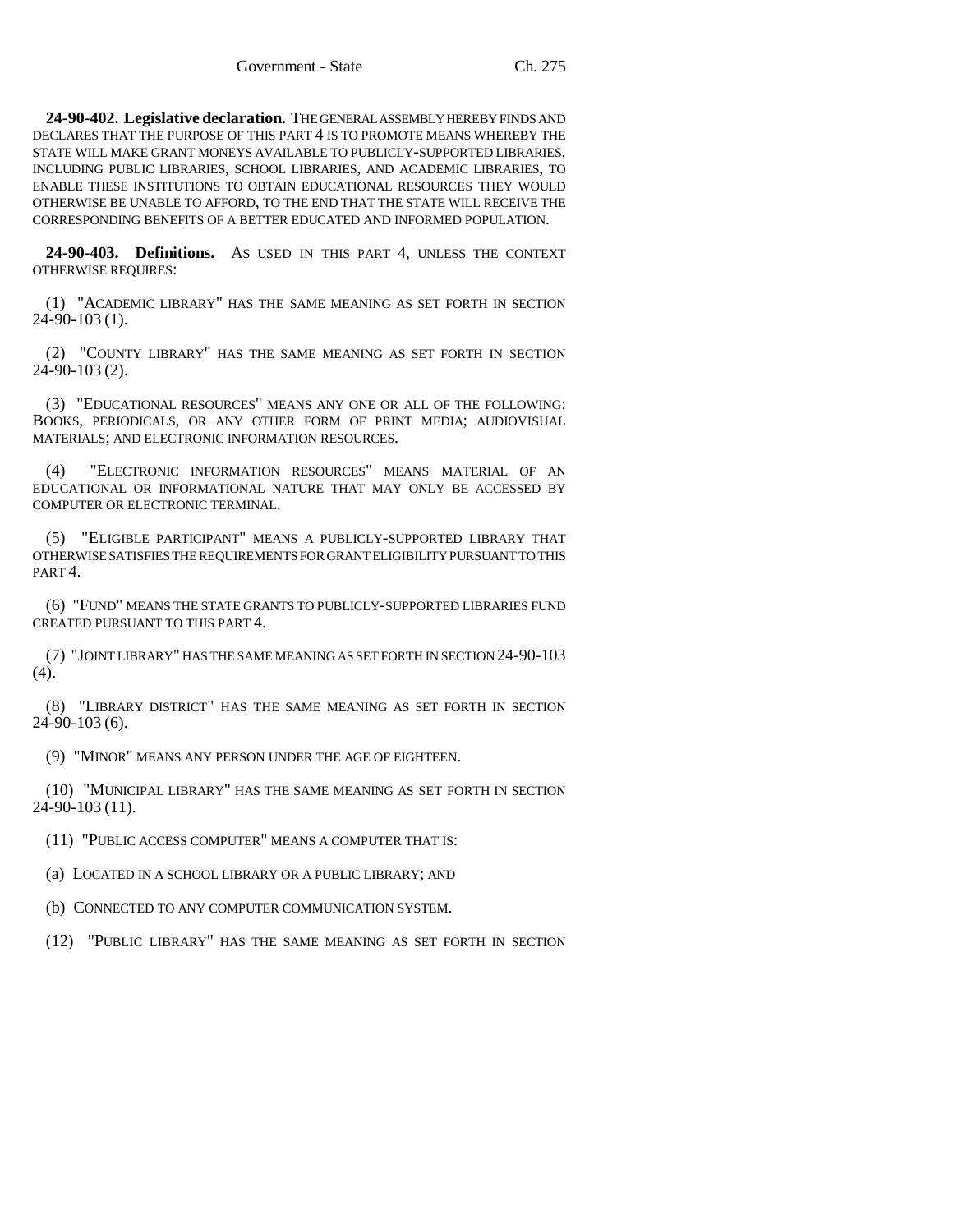24-90-103 (13).

(13) "PUBLICLY-SUPPORTED LIBRARY" HAS THE SAME MEANING AS SET FORTH IN SECTION 24-90-103 (14).

(14) "REGIONAL LIBRARY SERVICE SYSTEM" HAS THE SAME MEANING AS SET FORTH IN SECTION 24-90-103 (16).

(15) "SCHOOL LIBRARY" HAS THE SAME MEANING AS SET FORTH IN SECTION 24-90-103 (18). FOR PURPOSES OF THIS PART 4, A "SCHOOL LIBRARY" SHALL BE THE EQUIVALENT OF THE LIBRARY SYSTEM ESTABLISHED AND MAINTAINED BY A PARTICULAR SCHOOL DISTRICT AND SHALL NOT MEAN EACH SEPARATE OR INDIVIDUAL LIBRARY FACILITY ESTABLISHED AND MAINTAINED BY SUCH SCHOOL DISTRICT.

(16) "STATE LIBRARIAN" MEANS THE COMMISSIONER OF EDUCATION, AS EX OFFICIO STATE LIBRARIAN PURSUANT TO SECTION 24-90-104(2), OR ANY PERSON DESIGNATED BY HIM OR HER TO PERFORM ANY OF THE DUTIES AND RESPONSIBILITIES CHARGED TO THE STATE LIBRARIAN PURSUANT TO THIS PART 4.

**24-90-404. Qualifications.** (1) SUBJECT TO THE REQUIREMENTS OF THIS SECTION, THE GOVERNING BODY OF ANY ELIGIBLE PARTICIPANT MAY SUBMIT AN APPLICATION TO THE STATE LIBRARIAN REQUESTING A GRANT PURSUANT TO THIS PART 4. ANY GRANT APPROVED BY THE STATE LIBRARIAN PURSUANT TO THE REQUIREMENTS OF THIS PART 4 SHALL BE AWARDED TO THE GOVERNING BODY THAT SUBMITTED SAID APPLICATION.

(2) IN ORDER TO OBTAIN GRANT MONEYS UNDER THIS PART 4, AND AS A CONDITION OF THE RECEIPT OF MONEYS UNDER SAID PART, EACH ELIGIBLE PARTICIPANT SHALL AGREE TO:

(a) USE ANY GRANT MONEYS ONLY FOR THE PURCHASE OR USE OF EDUCATIONAL RESOURCES TO SUPPORT THE EDUCATIONAL AND INFORMATIONAL NEEDS AND ACTIVITIES OF ITS RESIDENTS, STUDENTS, OR FACULTY, AS THE CASE MAY BE;

(b) PARTICIPATE AS THE STATE LIBRARIAN DEEMS APPROPRIATE IN VARIOUS PROGRAMS ESTABLISHED TO PROMOTE AND ENHANCE INTERLIBRARY SHARING OF RESOURCES AND INFORMATION INCLUDING, WITHOUT LIMITATION, THE COLORADO LIBRARY CARD RECIPROCAL PROGRAM AND THE COLORADO LIBRARY COMPUTER NETWORK;

(c) IN THE CASE OF A SCHOOL LIBRARY THAT PROVIDES ONE OR MORE PUBLIC ACCESS COMPUTERS:

(I) EQUIP EACH SUCH COMPUTER WITH SOFTWARE THAT WILL LIMIT THE ABILITY OF MINORS TO GAIN COMPUTER ACCESS TO MATERIAL THAT IS OBSCENE OR ILLEGAL;

(II) PURCHASE INTERNET CONNECTIVITY FROM AN INTERNET SERVICE PROVIDER THAT PROVIDES FILTER SERVICES TO LIMIT THE COMPUTER ACCESS OF MINORS TO MATERIAL THAT IS OBSCENE OR ILLEGAL; OR

(III) DEVELOP AND IMPLEMENT A POLICY, PUBLICLY ADOPTED BY THE BOARD OF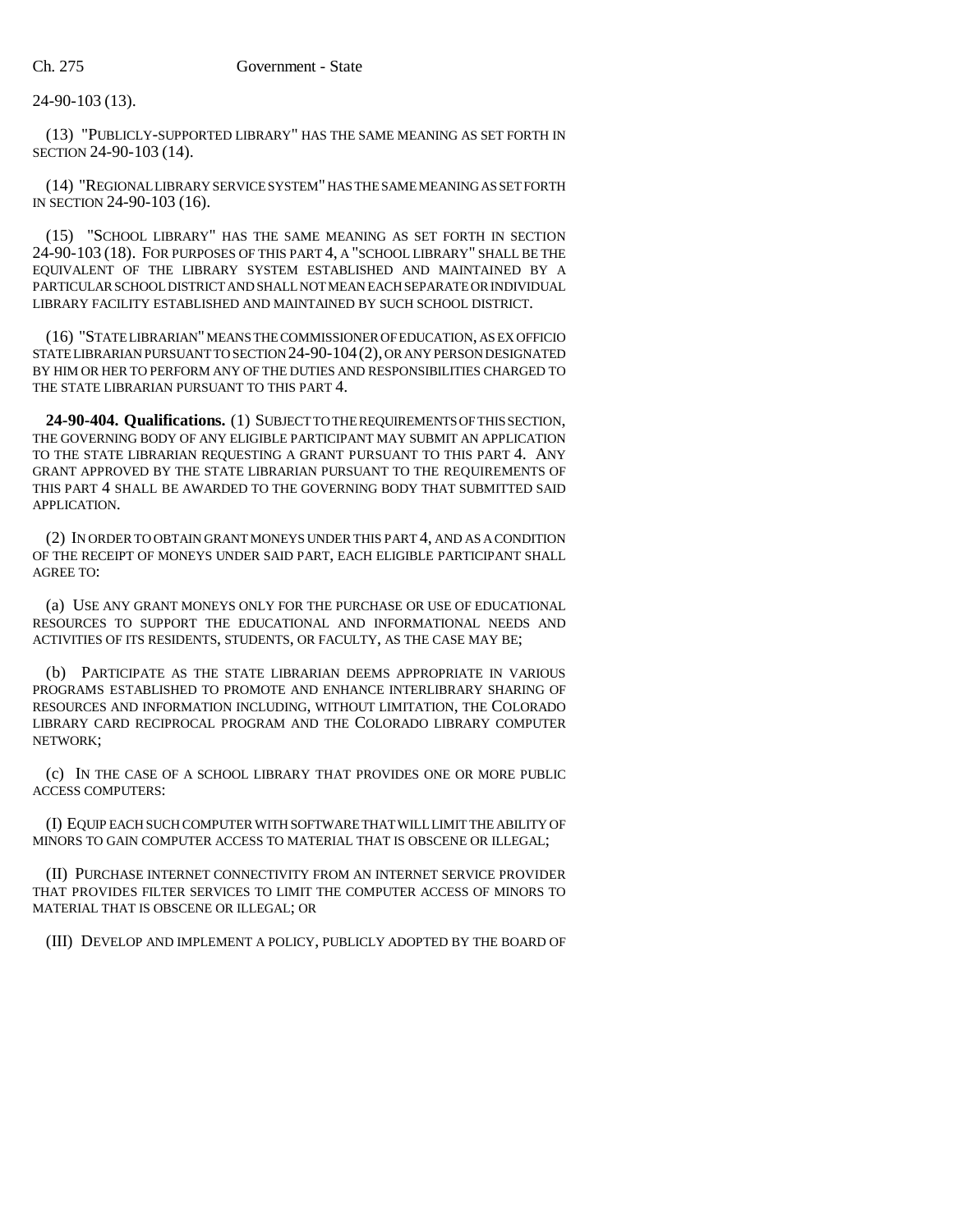EDUCATION OF THE SCHOOL DISTRICT THAT MAINTAINS SUCH LIBRARY, THAT ESTABLISHES AND ENFORCES MEASURES TO RESTRICT MINORS FROM OBTAINING COMPUTER INFORMATION THAT IS OBSCENE OR ILLEGAL.

(d) IN THE CASE OF ANY PUBLICLY-SUPPORTED LIBRARY OTHER THAN A SCHOOL OR ACADEMIC LIBRARY THAT PROVIDES ONE OR MORE PUBLIC ACCESS COMPUTERS:

(I) EQUIP EACH SUCH COMPUTER WITH SOFTWARE THAT WILL LIMIT THE ABILITY OF MINORS TO GAIN COMPUTER ACCESS TO MATERIAL THAT IS OBSCENE OR ILLEGAL;

(II) PURCHASE INTERNET CONNECTIVITY FROM AN INTERNET SERVICE PROVIDER THAT PROVIDES FILTER SERVICES TO LIMIT THE COMPUTER ACCESS OF MINORS TO MATERIAL THAT IS OBSCENE OR ILLEGAL; OR

(III) DEVELOP AND IMPLEMENT A POLICY, PUBLICLY ADOPTED BY THE GOVERNING BODY OF SUCH LIBRARY, THAT ESTABLISHES AND ENFORCES MEASURES TO RESTRICT MINORS FROM OBTAINING COMPUTER INFORMATION THAT IS OBSCENE OR ILLEGAL.

(e) IN THE CASE OF ANY ELIGIBLE PARTICIPANT OTHER THAN AN ACADEMIC LIBRARY, MAINTAIN ITS CURRENT EFFORTS TO OBTAIN FUNDING FROM EXISTING LOCAL REVENUE SOURCES TO THE END THAT MONEYS RECEIVED UNDER THIS PART 4 DO NOT REPLACE OR DISPLACE EXISTING LOCAL REVENUE SOURCES;

(f) IN THE CASE OF AN ELIGIBLE PARTICIPANT THAT IS AN ACADEMIC LIBRARY, MAINTAIN ITS CURRENT EFFORTS TO OBTAIN FUNDING FROM OTHER FEDERAL OR STATE REVENUE SOURCES TO THE END THAT MONEYS RECEIVED UNDER THIS PART 4 DO NOT REPLACE OR DISPLACE EXISTING FEDERAL OR STATE REVENUE SOURCES;

(g) PERFORM OTHER SUCH REQUIREMENTS AS THE STATE LIBRARIAN DEEMS APPROPRIATE IN THE EXERCISE OF HIS OR HER DISCRETION TO FURTHER THE PURPOSES OF THIS PART 4.

(3) ELIGIBLE PARTICIPANTS SHALL APPLY FOR GRANTS MADE AVAILABLE PURSUANT TO THIS PART 4 ON OFFICIAL APPLICATION FORMS PROVIDED BY THE STATE LIBRARIAN. ELIGIBLE PARTICIPANTS SHALL PROVIDE SUCH INFORMATION ON SAID FORMS AS THE STATE LIBRARIAN MAY REQUIRE IN FURTHERANCE OF THE PURPOSES OF THIS PART 4.

(4) A SCHOOL LIBRARY OR PUBLIC LIBRARY THAT COMPLIES WITH PARAGRAPH (c) OR (d) OF SUBSECTION (2) OF THIS SECTION, AS THE CASE MAY BE, SHALL BE IMMUNE FROM ANY CRIMINAL OR CIVIL LIABILITY RESULTING FROM ACCESS BY A MINOR TO OBSCENE OR ILLEGAL MATERIAL THROUGH THE USE OF A PUBLIC ACCESS COMPUTER OWNED OR CONTROLLED BY SUCH SCHOOL OR PUBLIC LIBRARY.

**24-90-405. Administration of the grants program - powers and duties of the state librarian.** (1) THE STATE LIBRARIAN SHALL HAVE THE FOLLOWING POWERS AND DUTIES IN ADMINISTERING THIS PART 4:

(a) TO ADOPT AND PUBLICIZE CRITERIA REGARDING GRANTS MADE AVAILABLE PURSUANT TO THIS PART 4;

(b) TO REVIEW AND MONITOR THE EXPENDITURE OF GRANT MONEYS BY GRANT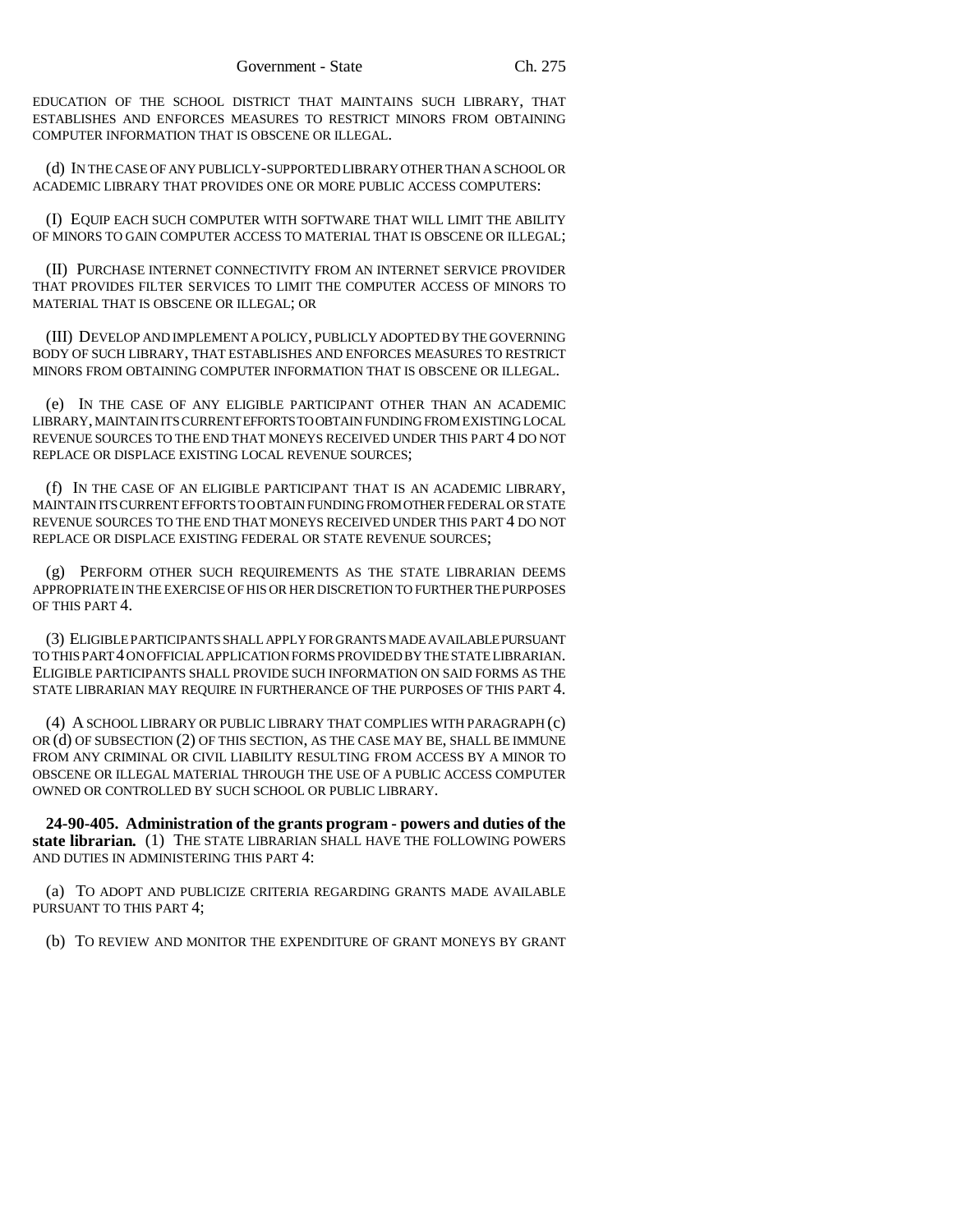RECIPIENTS;

(c) TO APPROVE REQUESTS FOR GRANTS UNDER THIS PART 4 AND TO DETERMINE THE AMOUNT OF MONEY TO BE AWARDED UNDER EACH GRANT. GRANTS MAY BE AWARDED SUBJECT TO THE LIMITATIONS OF THIS PART 4 AND IN THE FOLLOWING AMOUNTS:

(I) EACH PUBLIC LIBRARY THAT SATISFIES THE REQUIREMENTS OF THIS PART 4 MAY BE AWARDED GRANT MONEYS IN AN AGGREGATE AMOUNT THAT SHALL NOT BE LESS THAN THREE THOUSAND DOLLARS. NOTWITHSTANDING THE FACT THAT A PUBLIC LIBRARY AS DEFINED FOR PURPOSES OF THIS PART 4 MAY MAINTAIN MORE THAN ONE BRANCH OR OTHER SEPARATE FACILITY, A PUBLIC LIBRARY SHALL BE CONSIDERED THE EQUIVALENT OF ONE ELIGIBLE PARTICIPANT FOR PURPOSES OF THIS PART 4.

(II) EACH SCHOOL LIBRARY THAT SATISFIES THE REQUIREMENTS OF THIS PART 4 MAY BE AWARDED GRANT MONEYS IN AN AGGREGATE AMOUNT THAT SHALL NOT BE LESS THAN THREE THOUSAND DOLLARS. NOTWITHSTANDING THE FACT THAT A SCHOOL LIBRARY AS DEFINED FOR PURPOSES OF THIS PART 4 MAY MAINTAIN MORE THAN ONE SEPARATE OR INDIVIDUAL LIBRARY FACILITY UNDER ITS CONTROL, A SCHOOL LIBRARY SHALL BE CONSIDERED THE EQUIVALENT OF ONE ELIGIBLE PARTICIPANT FOR PURPOSES OF THIS PART 4.

(III) EACH ACADEMIC LIBRARY THAT SATISFIES THE REQUIREMENTS OF THIS PART 4 MAY BE AWARDED GRANT MONEYS IN AN AGGREGATE AMOUNT THAT SHALL NOT BE LESS THAN THREE THOUSAND DOLLARS. NOTWITHSTANDING THE FACT THAT AN INSTITUTION OF HIGHER EDUCATION MAY MAINTAIN MORE THAN ONE LIBRARY AT THE SAME OR ADDITIONAL CAMPUSES, EACH SUCH INSTITUTION SHALL BE CONSIDERED THE EQUIVALENT OF ONE ELIGIBLE PARTICIPANT FOR PURPOSES OF THIS PART 4.

(d) TO PROMULGATE REASONABLE RULES NECESSARY FOR THE ADMINISTRATION OF THIS PART 4 PURSUANT TO SECTION 24-90-105 (1) (a) (I) AND ARTICLE 4 OF THIS TITLE;

(e) TO EXERCISE ANY OTHER POWERS OR PERFORM ANY OTHER DUTIES THAT ARE CONSISTENT WITH THE PURPOSES OF THIS PART 4 AND THAT ARE REASONABLY NECESSARY FOR THE FULFILLMENT OF THE STATE LIBRARIAN'S RESPONSIBILITIES.

**24-90-406. Reporting.** ALL ELIGIBLE PARTICIPANTS RECEIVING FUNDS UNDER THIS PART 4 SHALL SUBMIT TO THE STATE LIBRARIAN BY JANUARY 1 OF EACH CALENDAR YEAR FOLLOWING THE YEAR IN WHICH A GRANT AWARD WAS MADE A REPORT CONTAINING A STATEMENT OF ALL MONEYS RECEIVED UNDER THIS PART 4, THE PURPOSES FOR WHICH THE MONEYS WERE USED, THE PARTICIPANT'S COMPLIANCE WITH THIS ARTICLE, AND SUCH OTHER INFORMATION THAT THE STATE LIBRARIAN MAY REQUIRE. ANY ELIGIBLE PARTICIPANT MAY SUBMIT THE INFORMATION REQUIRED TO BE SUBMITTED TO THE STATE LIBRARIAN PURSUANT TO THIS SECTION AS PART OF THE REPORTING OF ANY OTHER INFORMATION REQUIRED TO BE SUBMITTED TO THE STATE LIBRARIAN UNDER ANY OTHER APPLICABLE LAW BY THE DATE SPECIFIED IN THIS SECTION.

**24-90-407. State grants to publicly-supported libraries fund - creation source of funds - administrative costs.** (1) THERE IS HEREBY CREATED IN THE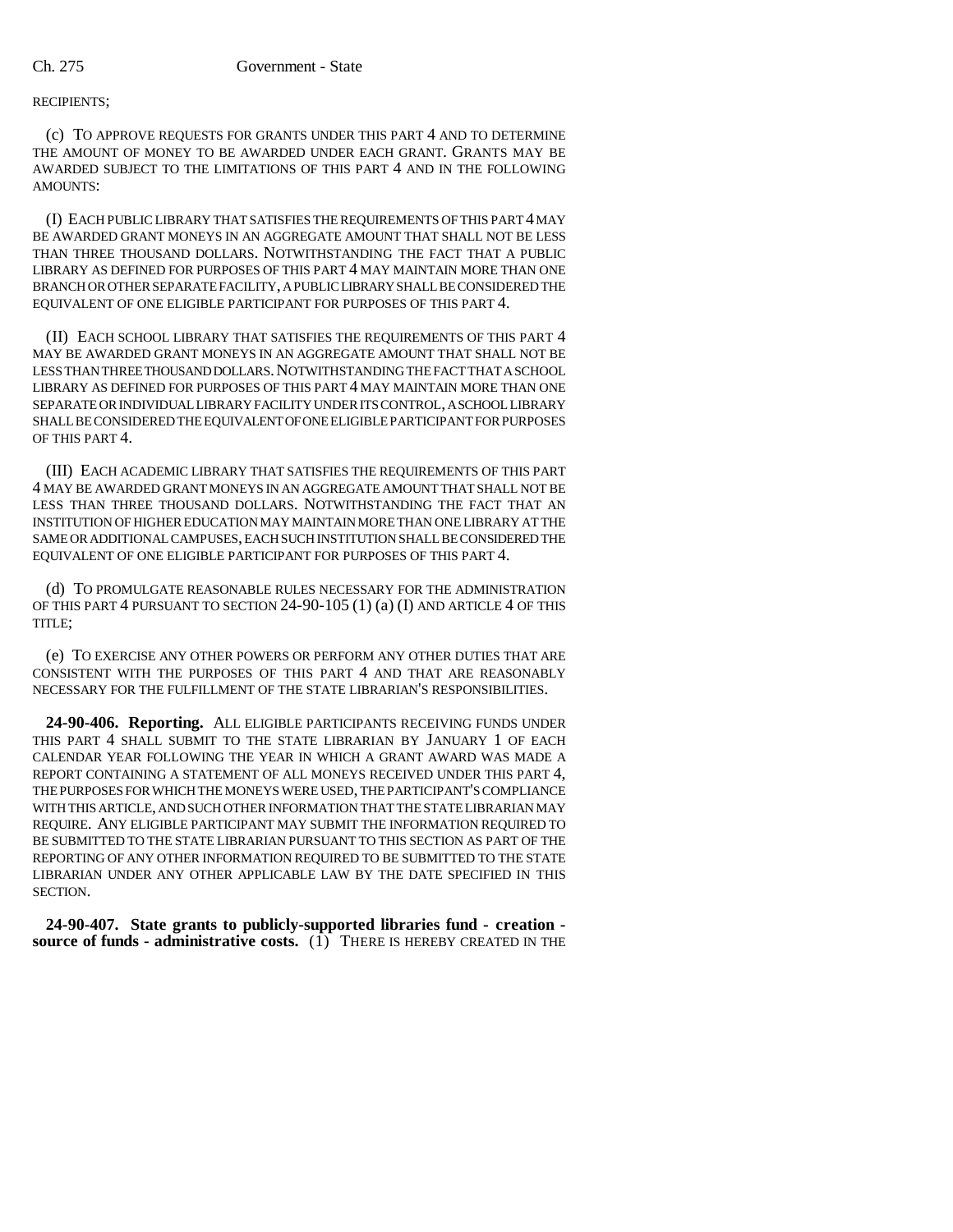STATE TREASURY THE STATE GRANTS TO PUBLICLY-SUPPORTED LIBRARIES FUND, WHICH FUND SHALL BE ADMINISTERED BY THE STATE LIBRARIAN, AND WHICH SHALL CONSIST OF ALL MONEYS APPROPRIATED TO SAID FUND BY THE GENERAL ASSEMBLY AND ALL MONEYS COLLECTED BY THE STATE LIBRARIAN FOR PURPOSES OF THIS PART 4 FROM FEDERAL GRANTS AND OTHER CONTRIBUTIONS, GRANTS, GIFTS, BEQUESTS, AND DONATIONS RECEIVED FROM INDIVIDUALS, PRIVATE ORGANIZATIONS, OR FOUNDATIONS. SUCH MONEYS SHALL BE TRANSMITTED TO THE STATE TREASURER TO BE CREDITED TO THE FUND.

(2) ALL MONEYS IN SAID FUND SHALL BE SUBJECT TO ANNUAL APPROPRIATION BY THE GENERAL ASSEMBLY. FOR ANY GIVEN FISCAL YEAR, NO MORE THAN TWO AND ONE-HALF PERCENT OF THE MONEYS APPROPRIATED FROM SAID FUND FOR THIS PART 4 SHALL BE EXPENDED FOR THE ADMINISTRATIVE COSTS OF THE STATE LIBRARIAN IN ADMINISTERING THIS PART 4. FOR ANY GIVEN FISCAL YEAR, IF SAID ADMINISTRATIVE COSTS AMOUNT TO LESS THAN TWO AND ONE-HALF PERCENT OF THE APPROPRIATION MADE, THE STATE LIBRARIAN MAY DISTRIBUTE THE DIFFERENCE BETWEEN AN AMOUNT EQUAL TO TWO AND ONE-HALF PERCENT OF THE AMOUNT OF THE APPROPRIATION MADE AND THE AMOUNT OF ADMINISTRATIVE COSTS ACTUALLY INCURRED TO THE REGIONAL LIBRARY SERVICE SYSTEM TO ASSIST PUBLICLY-SUPPORTED LIBRARIES IN MEETING THE ELIGIBILITY CRITERIA UNDER THIS PART 4.

**24-90-408. Additional sources of funding.** ANY ELIGIBLE PARTICIPANT MAY PURSUE ADDITIONAL SOURCES OF FUNDING FOR THE FINANCING OF THE PURCHASE OR USE OF EDUCATIONAL RESOURCES, INCLUDING, WITHOUT LIMITATION, GRANTS, DONATIONS, OR CONTRIBUTIONS FROM ANY OTHER PUBLIC OR PRIVATE SOURCE.

**SECTION 3. Appropriation.** (1) In addition to any other appropriation, there is hereby appropriated, out of any moneys in the general fund not otherwise appropriated, to the state grants to publicly-supported libraries fund created in section 24-90-407, Colorado Revised Statutes, for the fiscal year beginning July 1, 2000, the sum of two million dollars (\$2,000,000), to be used for purposes consistent with the creation of the fund.

(2) In addition to any other appropriation, there is hereby appropriated, out of the state grants to publicly-supported libraries fund created in section 24-90-407, Colorado Revised Statutes, to the department of education, for the fiscal year beginning July 1, 2000, the sum of two million dollars (\$2,000,000) and 0.5 FTE, or so much thereof as may be necessary, for the implementation of this act. Of said sum, no more than 2.5 percent shall be expended for the administrative costs of the state librarian in administering the act.

(3) For the implementation of this act, appropriations made in the annual general appropriations act for the fiscal year beginning July 1, 2000, shall be adjusted as follows:

(a) The general fund appropriation to the capital construction fund outlined in section 3 (1) (f) is reduced by two million dollars  $(\$2,000,000)$ .

(b) The capital construction fund exempt appropriation to the department of transportation, construction projects, is reduced by two million dollars (\$2,000,000).